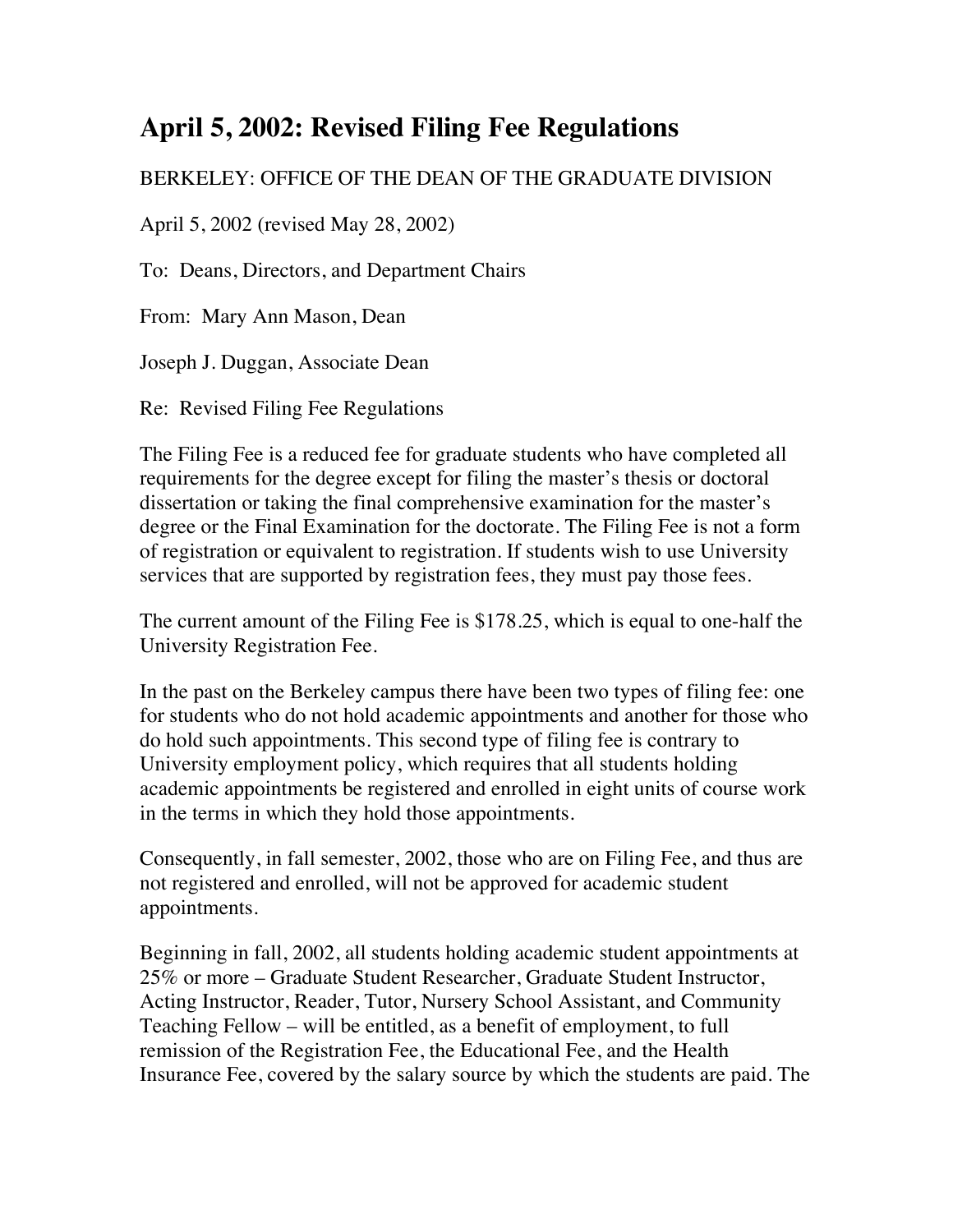academic student employee will pay other campus-based fees unless they are qualified to have those fees covered by another funding source.

Henceforth, the Filing Fee will apply for the length of the semester for which Filing Fee status has been approved, up to the deadline for filing for a degree in that semester. These dates vary from year to year, but are approximately December 20 and May 25 of each year.

The Filing Fee may be used only once. However, students currently in graduate programs who have used the Filing Fee to file for a master's degree in spring semester, 2002, or in a prior semester, will be permitted to apply for Filing Fee for the doctoral degree.

Students may file for graduate degrees during the Summer Sessions if they are registered and enrolled. Degrees for which students file in Summer Sessions will be awarded as of the end of the following fall semester. Summer Sessions enrollment, for purposes of the regulations covered in this memo, must be for a minimum of four units. The current fee for Summer Sessions is \$114 per unit for an undergraduate course and \$142 per unit for a graduate level course.

As in the past, to be approved for the Filing Fee, students will have to have been continuously enrolled during all periods of study and research that have required use of University facilities or faculty consultation. Two semesters of approved withdrawal are permitted, but the student must be registered in the semester (or in a Summer Session) immediately preceding the one for which Filing Fee status is requested.

Students must apply for the Filing Fee by the end of the first week of classes of the semester in which they intend to file.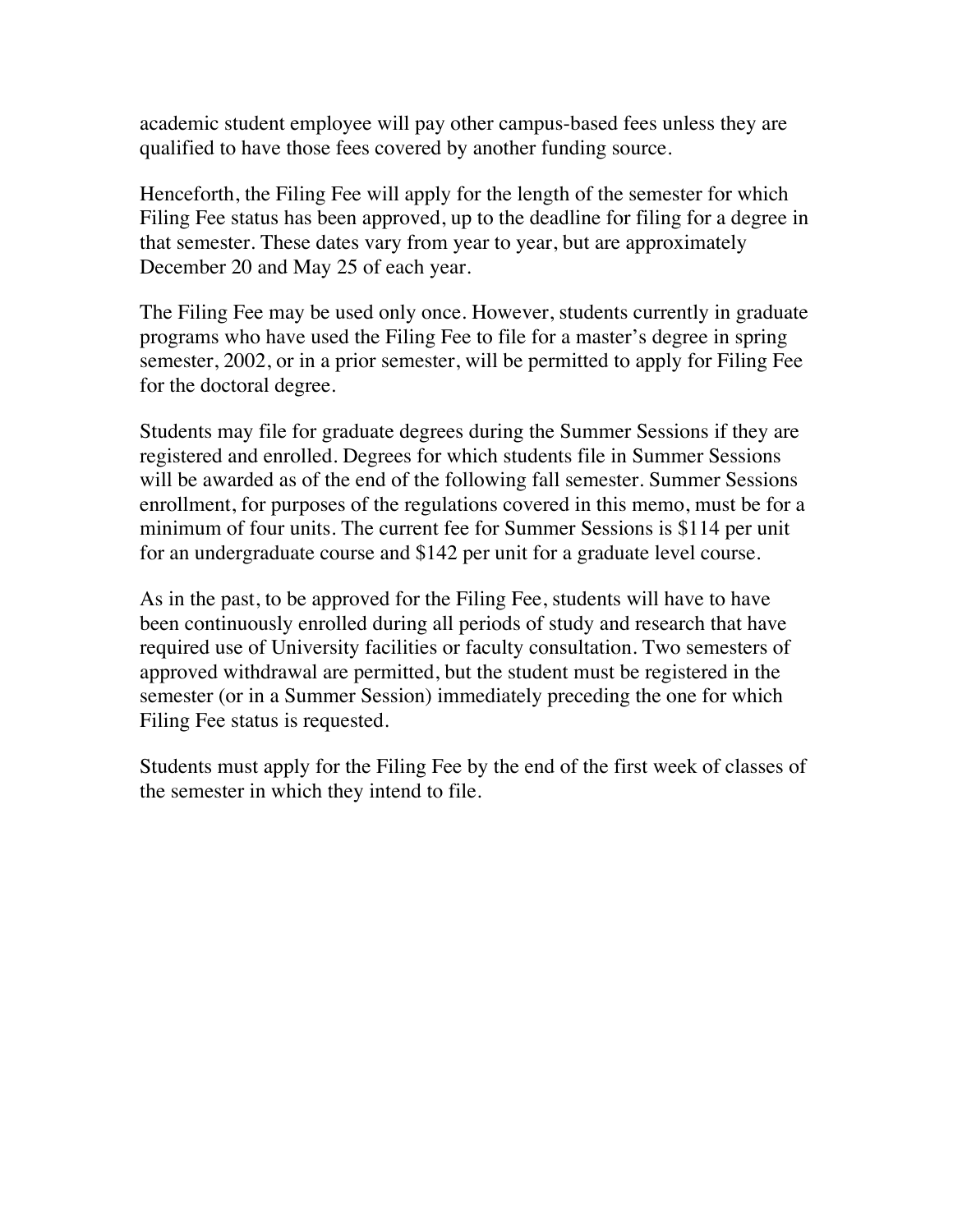## **FREQUENTLY ASKED QUESTIONS:** Filing Fee Policy changes effective Summer 2002

The Filing Fee is a reduced fee for graduate students who have completed all requirements for the degree except for filing the master's thesis or doctoral dissertation, taking the final comprehensive examination for the master's degree or the Final Examination for the doctorate, and securing the required signatures on the title page. The Filing Fee is not a form of, or equivalent to, registration. To use the Filing Fee in fall, you must have been registered in the previous spring or summer (four units minimum). To use the Filing Fee in spring, you must have been registered in the previous fall.

- 1. I have been withdrawn for a number of semesters, but am currently registered. Can I use the Filing Fee to file my dissertation next semester? *Yes, if you are otherwise eligible.*
- 2. I was on Filing Fee last semester, and missed the deadline. Can I use my Filing Fee to hand in my dissertation now – an extension of a week or two, since the university was closed? *No. The Dean will consider exceptions for extending the deadline, however, in situations deemed beyond the student's control.*
- 3. If I was registered for Spring semester, but am not taking classes in summer, can I go on Filing Fee in Fall semester? *Yes, registration in either Spring semester or a Summer Session will qualify you for Filing Fee in the Fall semester.*
- 4. What options are open to me if I am ready to submit my dissertation in the summer? *By registering for a minimum of four units of courses in any Summer Session, you will be able to file your dissertation throughout the Summer Sessions period without going on Filing Fee.*
- 5. How early can I file my dissertation for a December degree? *Dissertations can be filed during the preceding summer.*
- 6. It is midway through a semester. I am not registered. Can I apply to go on Filing Fee for this semester? *No. The deadline for filing fee is the Friday of the first week of classes. You may register at any time during the semester to be able to file that semester as an enrolled student, or, alternatively, register to be eligible to apply for Filing Fee next semester.*
- 7. I am currently on Filing Fee for the Spring semester, 2002 (i.e., under the old system). Can I file in summer if my four-month filing window is still open? *Yes. The policy change does not affect those students who are currently on Filing Fee status with a deadline expiring in summer 2002.*
- 8. If I file my dissertation during the Summer Sessions, when will I receive my degree? *December.*
- 9. Can I hold a Reader or Tutor title while on Filing Fee? *Yes, because a Reader or Tutor position does not require registration.*